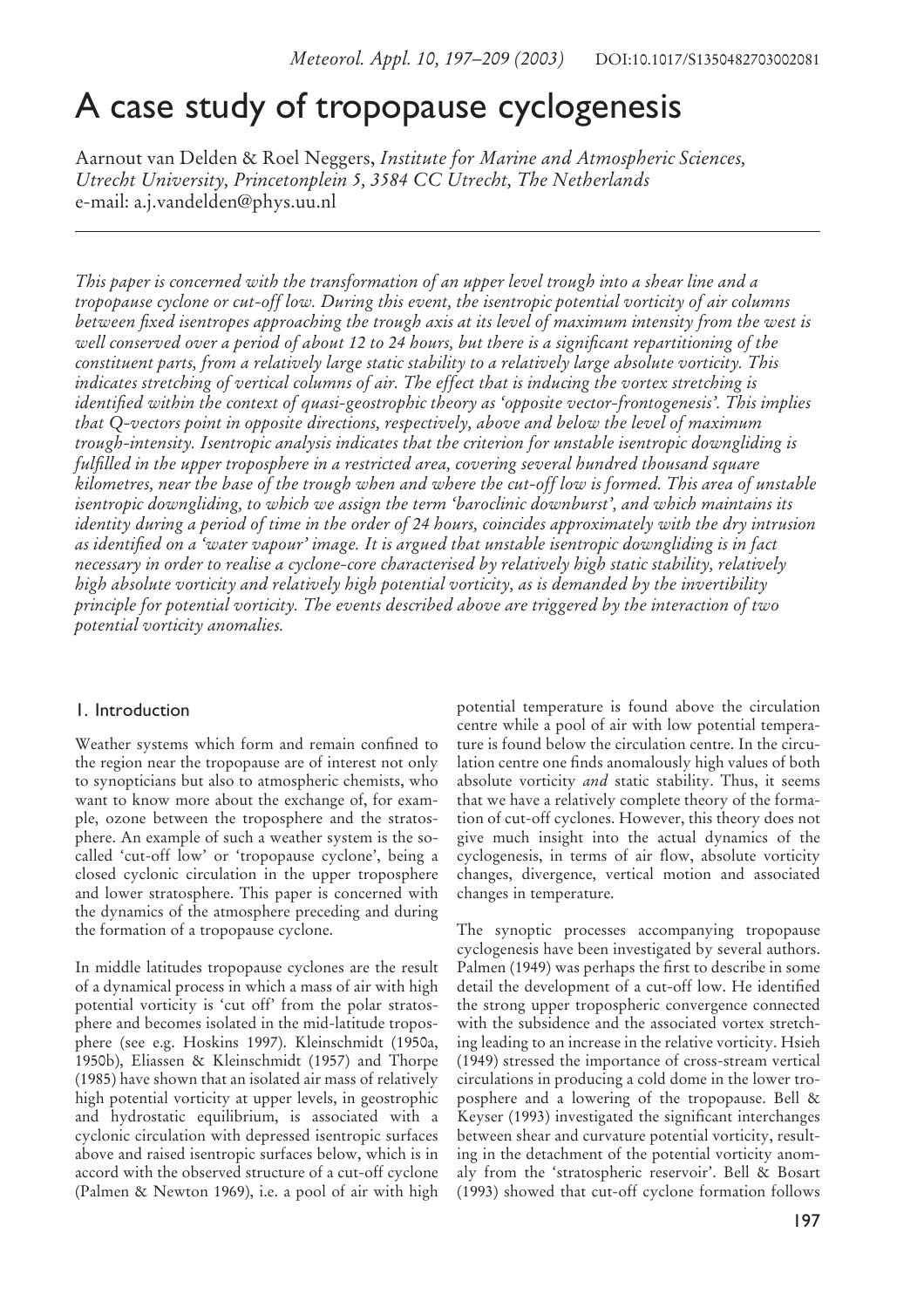the descent of stratospheric air in a northwesterly flow to lower levels in conjunction with the propagation of a pre-existing intensifying jet streak toward the base of a long wave diffluent trough.

Hsieh (1950) investigated a phenomenon which is closely related to the cut-off cyclone, namely the 'upper shear line'. A shear line is an elongated, relatively narrow zone across which there is a clear change in the horizontal wind direction, and which is therefore a zone of high absolute value of the vorticity. Shear lines are observed frequently in the upper troposphere and the lower stratosphere and especially near the level of the tropopause. They are also visible at these levels as streamers or filaments of high potential vorticity (e.g. Appenzeller *et al*. 1996). Shear lines at the tropopause are usually associated with intrusions of stratospheric air into the troposphere. Many cut-off cyclones form from a trough which has been transformed into an upper shear line, i.e. a trough with a very small width and large meridional amplitude. The upper shear line was also investigated by Newton *et al*. (1951) and Holopainen & Rontu (1981). These studies elucidated the important role played by cross-stream vertical circulations and vortex stretching in shear line formation. Nevertheless, Holopainen & Rontu (1981), who pay attention only to shear line dissipation and not to shear line formation, state that 'it has become clear that the basic elements of shear line formation are already included in the dynamics of two-dimensional non-divergent flow'. This is supported by numerical simulations performed by, for example, Polvani & Plumb (1992). However, it is frequently observed that shear line and cut-off low formation is accompanied by a spectacular and relatively sudden increase of the absolute vorticity, which is a three-dimensional effect. This paper therefore focuses on the three-dimensional aspects of the flow and the temperature associated with shear line and cut-off low formation.

Thorncroft *et al*. (1993) found by numerical simulation that the typical shear line is the end-product in the upper troposphere of one of two possible life cycles of a baroclinic wave. This particular kind of life cycle was termed 'LC1'. According to Thorncroft *et al*. (1993), on the nineth day of LC1 the upper level shear line is located over an area with an anticyclone at the earth's surface. The present paper is concerned with this kind of development.

According to Hirschberg & Fritsch (1991a, 1991b), who investigated the temperature evolution during upper-level trough amplification, trough development is accompanied by a lower-stratospheric temperature increase and mid-tropospheric temperature decrease within the trough region. We think that the vertical motion associated with thermal wind adjustment to the changing peculiar pattern of isentropes in the region around the tropopause is an important aspect of the dynamics of upper tropospheric cyclogenesis.

The structure of the paper is as follows. First (in section 2) we will describe the general synoptic situation in a particular case of cut-off low formation. Using this case we present and verify a conceptual Lagrangian view of the dynamics of air columns entering the base of a trough (section 3). These air columns undergo vortex stretching as they approach the trough base from the west. In section 4 we show that the vertical motion associated with this vortex stretching is associated with the adjustment to the horizontal distortion of isentropes near the axis of the trough. In section 5 we uncover events at higher levels in the atmosphere that appear to influence the formation of the cut-off low around the tropopause. In section 6 we estimate the importance of non-adiabatic effects and discover that the cut-off low forms in a region of several hundred thousand square kilometres where the motion can be characterised as 'unstable isentropic downgliding'. The paper is concluded in section 7 with a short overview and discussion of the results.

# 2. Typical synoptic situation preceding upper level cyclogenesis

We use analyses of wind, temperature and geopotential on a regular grid in the horizontal plane and on 11 standard pressure levels made at the European Centre for Medium-Range Weather Forecasts (ECMWF). The distance between gridpoints is 1° in both the zonal and meridional direction. The time interval between analyses is 6 hours. The datasets on isentropes are obtained by interpolation between pressure surfaces (see Eduard *et al*. 1997). The static stability is calculated for a layer between isentropes with a thickness of 10 K. Partial derivatives with respect to *x*, *y* and *p* are approximated by centred finite differences.

The event chosen occurred between 8 May and 10 May 1996 in north-west Europe. Figure 1 shows the analysis of isentropic absolute vorticity on the 310K isentropic surface. This isentrope is a so-called middleworld isentrope (Hoskins 1991), i.e. it intersects the tropopause, which is defined as the 2 PVU iso-potential vorticity surface. On 9 May 1996, 0000 UTC (Figure 1a) a trough can be observed in the upper troposphere, lying over the North Sea. High windspeeds are found in the north-westerly flow upstream and in the south-westerly flow downstream of the base of the trough. Between 0000 UTC and 1200 UTC, 9 May 1996, the trough contracts in an east-west direction, forming a shear line (Figure 1b), or an elongated band of high isentropic potential vorticity, frequently termed a 'streamer' (e.g. Appenzeller *et al*. 1996; Cox *et al*. 1997). The absolute vorticity in the centre of the shear line increases significantly (Figure 1a and 1b). The elongation of the shear line continues on 10 May (Figure 1c and 1d) until the vorticity maximum at the base of the trough is cut off. The sudden increase of the vorticity during a 12-hour period prior to the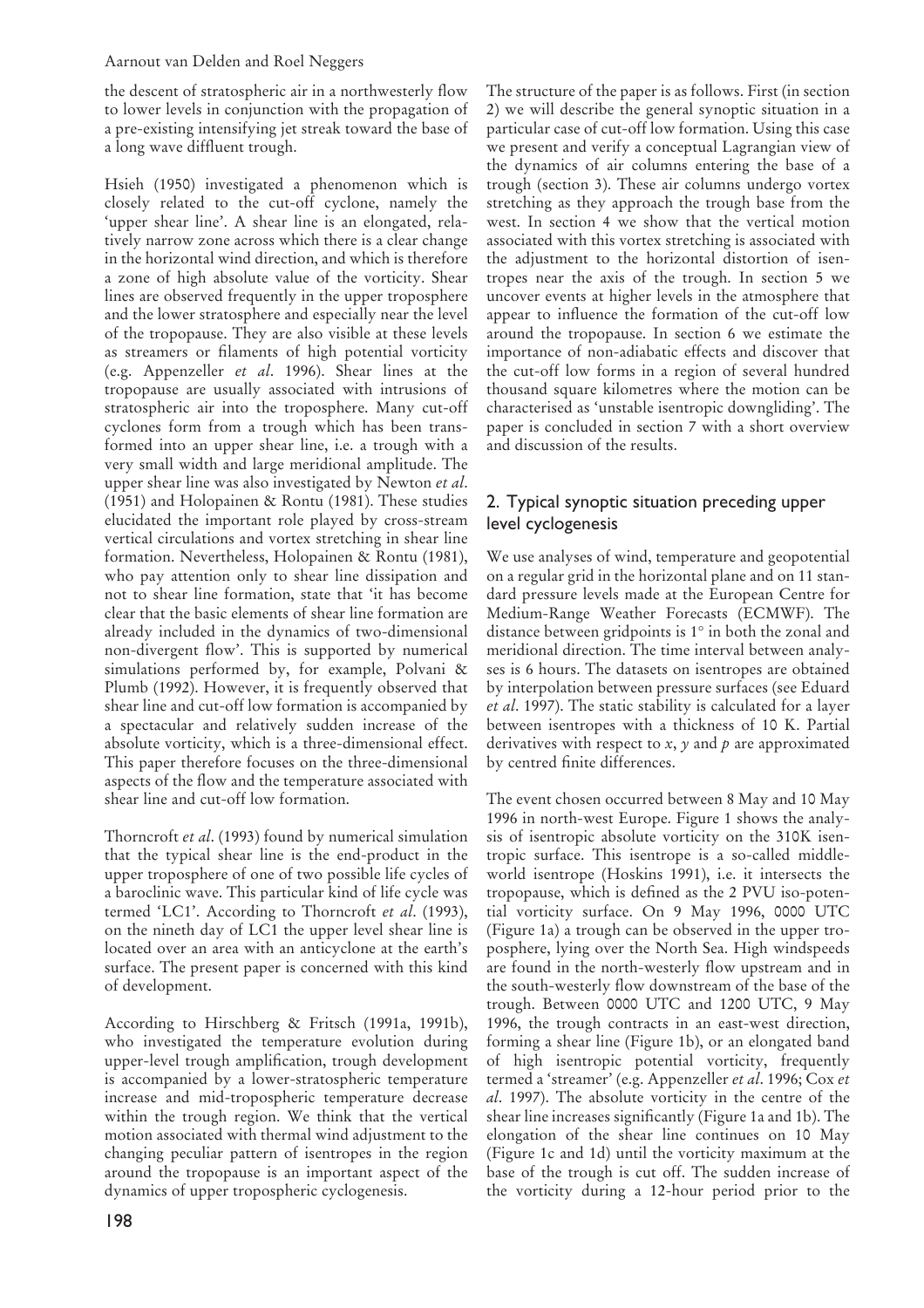

**Figure 1.** *The absolute vorticity (labeled in units 10–4 s–1) on the 310 K isentrope (at about 6 to 8 km above sea level) and the associated windfield corresponding to (a) 9 May 1996, 00 UTC; (b) 9 May 1996, 12 UTC; (c) 10 May 1996, 00 UTC; and (d) 10 May 1996, 12 UTC. The horizontal axis is the longitude east of Greenwich, the vertical axis is the latitude. Note the strong increase of the absolute vorticity on 9 May, and the collapse of the shear line on 10 May.*

appearance of the cut-off low is an event which demands an explanation.

Figure 2 shows the six-hour isobaric height change and temperature change (prior to 9 May, 12 UTC) in a vertical cross-section along the line indicated in Figure 1b. We see that cyclogenesis (negative isobaric height change) is associated with positive temperature tendencies in the lowest 3 km of the stratosphere and negative temperature tendencies in the upper half of the troposphere. There is very little happening near the earth's surface as far as isobaric height changes are concerned.

The trough, the shear line and, later, the cut-off cyclone can also be recognised clearly in the analysis of the isentropic potential vorticity (PV) (Figure 3). A qualitative inspection of Figure 3 suggests that the PV within the trough is materially conserved, implying that conditions at this level in the atmosphere are adiabatic. Because the mass and the PV of air columns is conserved, the collapse of the trough into a relatively thin filament or streamer of PV must necessarily be accompanied by vortex stretching. Our intention in this paper is to identify a mechanism that causes the stretching and the accompanying increase of the absolute vorticity.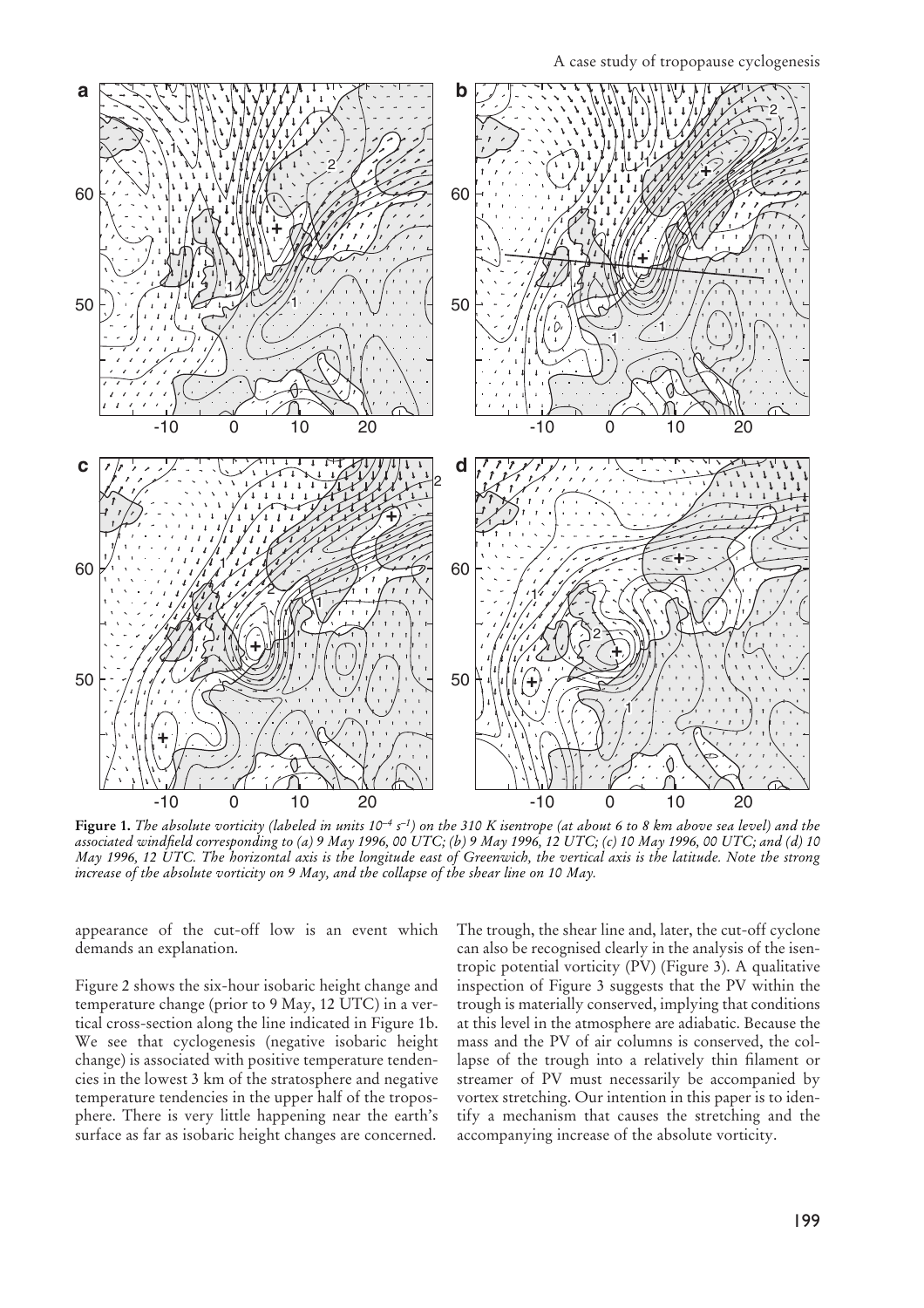

**Figure 2.** *Vertical section along the line indicated in Figure 1b showing the isobaric height- and temperature-changes during the 6 hours prior to 9 May 1996, 12 UTC. Contour-intervals are 10 m for height changes (solid lines) and 1 K for temperature changes (stippled lines). The thicker lines correspond to the zero-isopleth.*

# 3. Vortex stretching

Our hypothetical conceptual model of trough intensification is illustrated in Figure 4. Stably stratified air with relatively high potential vorticity is advected into the base of the trough, and is subject to vertical stretching, forced by vertical motions of opposite sign induced by a mechanism which we will identify as 'opposite vector-frontogenesis' in the next section.

To demonstrate that these events are actually taking place in this case, the movement of columns of air between middle world isentropes is investigated, and an analysis is made of the relationship between isentropic potential vorticity, static stability and absolute vorticity of the columns. The isentropic potential vorticity,  $Z_{\theta}$ , is defined as

$$
Z_{\theta} = -g(\zeta_{\theta} + f)\frac{\partial \theta}{\partial p}
$$
 (1)



**Figure 3.** *Distribution of the isentropic potential vorticity (solid lines; labels in PVU; 1 PVU is 10–6 K m2Kg–1s–1) and of the advection of potential vorticity (stippled lines; labels in units of 0.1 PVU hr–1) within the layer 305–315 K over western Europe on 8 May, 12 UTC (A); 9 May, 00 UTC (B); 9 May, 12 UTC (C); and 10 May, 00 UTC (D). The changes in the advection of potential vorticity are discussed in section 5.*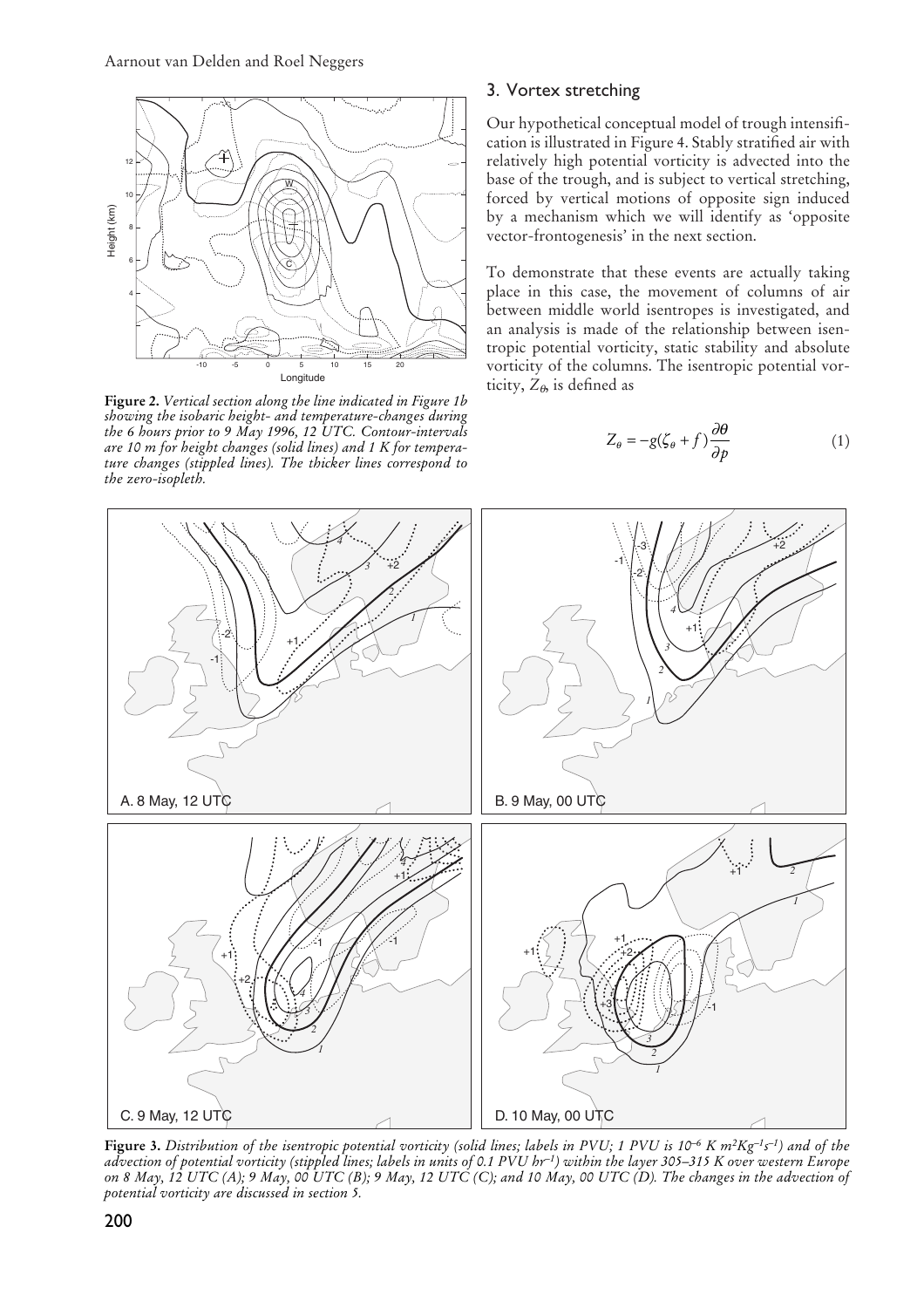

**Figure 4.** *A schematic picture of the events leading to the formation of a shear line due to vortex stretching forced by frontogenesis of opposite sign, respectively, above and below the tropopause*

where  $\zeta_{\theta}$  is the relative vorticity at constant potential temperature  $(\theta)$ , *f* is the Coriolis parameter, *g* is the acceleration due to gravity and *p* is the pressure.

The isentropic layer between 310 K and 320 K is chosen for study, because at the height of these isentropes (approximately 6 to 9 km) the strongest changes in absolute vorticity are observed. Within the region of interest, the 320 K isentrope slopes upwards towards the south, while the 310 K isentrope slopes downwards towards the south.

The movement of a column of air between 310 K and 320 K can be approximated by calculating the path of an air parcel at the top (320K), middle (315K) and bottom (310K). Suppose that an air parcel at time *t*=*n*∆*t* (where *n* is a positive integer and ∆*t* is a time interval), r where *n* is a positive integer and  $\Delta t$  is a<br>has a velocity  $\vec{v}$  and a position  $\vec{x}$ , then

$$
\frac{\mathrm{d}\vec{x}}{\mathrm{d}t} = \vec{v}(\vec{x}, t). \tag{2}
$$

The new position  $\vec{x}$  \* of the air-particle at *t*= $(n+1)\Delta t$ can be estimated by:

$$
\vec{x} * (n+1) = \vec{x}(n) + \Delta t \vec{v}(n).
$$
 (3)

A second estimate can be calculated from  $\vec{v}$  (n) and  $\vec{v}$  \*  $(n+1)$  by:

$$
\vec{x}(n+1) = \vec{x}(n) + \Delta t \left( \alpha \vec{v}(n) + \beta \vec{v}^{\,*}(n+1) \right) \tag{4}
$$

Repeating this with  $\alpha=1/2$  and  $\beta=1/2$  (this actually is the Heun-scheme, see Mesinger & Arakawa 1976) and *Δt*=60 s gives a satisfactory result. The velocity  $\vec{v}$  at position  $\vec{x}$  is calculated by linear interpolation in time and space between the adjacent gridpoints.

Because of the different windfields on the three isen-

tropic surfaces, the trajectories of the air parcels on those isentropes may differ significantly. This means that columns of air are stretched not only vertically but also horizontally, i.e. the axis of the column is tilted to the vertical. If only the vertical stretching is accounted for, this may cause a deviation of the calculated stretching from the real stretching. Figure 5 shows four examples. In three examples, the three trajectories stay reasonably close together for a period of 18 hours. However, in the other example (Figure 5c) the trajectories on the different isentropes differ significantly.

The consequences of this problem for determining the conservation of isentropic potential vorticity can be seen in Figure 6, which shows a scatter plot of the static stability (≡−∂θ/∂*p*) against the mean isentropic absolute vorticity in the column for the four cases shown in Figure 5. In the case of weak tilting (cases a, b and d in Figure 5), the points show a highly significant correlation to the hyperbolic regression curve, with correlation coefficients of 0.97 and 0.98. This proves that the stretching of a column of air (i.e. the decrease of the static stability) results in an increase in absolute vorticity in the column, in accordance with the law of conservation of isentropic potential vorticity for adiabatic flow.

The evolution in time of isentropic potential vorticity, of static stability and of absolute vorticity of one particular column of air (case d in Figure 5) is shown in Figure 7. It nicely illustrates that, while the air column is advected towards the axis of the trough, between 00 UTC and 12 UTC on 9 May the static stability decreases and the absolute vorticity increases, while the potential vorticity remains approximately constant. The value of  $Z_{\theta}$  for this particular column of air fluctuates by only about 1% around the mean value of nearly 4 PVU, while the changes in static stability and absolute vorticity during the same period are of the order of 30 %.

#### 4. Frontogenesis-vector

Inspired by the work of Hoskins *et al*. (1978), Keyser *et al*. (1988) and Kurz (1997), we now investigate the role of frontogenesis in the vortex stretching demonstrated in the previous section. The frontogenesis-vector is defined as the temporal rate of change along an air parcel trajectory of the horizontal temperature gradient, i.e. as

$$
\frac{\mathrm{d}\vec{\nabla}_{h}T}{\mathrm{d}t} \equiv \frac{\mathrm{d}}{\mathrm{d}t} \left( \frac{\partial T}{\partial x}, \frac{\partial T}{\partial y} \right),\tag{5}
$$

where  $x$  and  $y$  are, respectively, the zonal and the meridional coordinate and *T* is the temperature. Within the context of quasi-geostrophic theory, we can write (Holton 1992)

$$
\frac{\mathrm{d}_{\mathrm{g}}\vec{\nabla}_{\mathrm{h}}T}{\mathrm{d}t} \equiv \vec{Q} = \left(\frac{\partial \vec{v}_{\mathrm{g}}}{\partial x} \cdot \vec{\nabla}T, \frac{\partial \vec{v}_{\mathrm{g}}}{\partial y} \cdot \vec{\nabla}T\right),\tag{6}
$$

201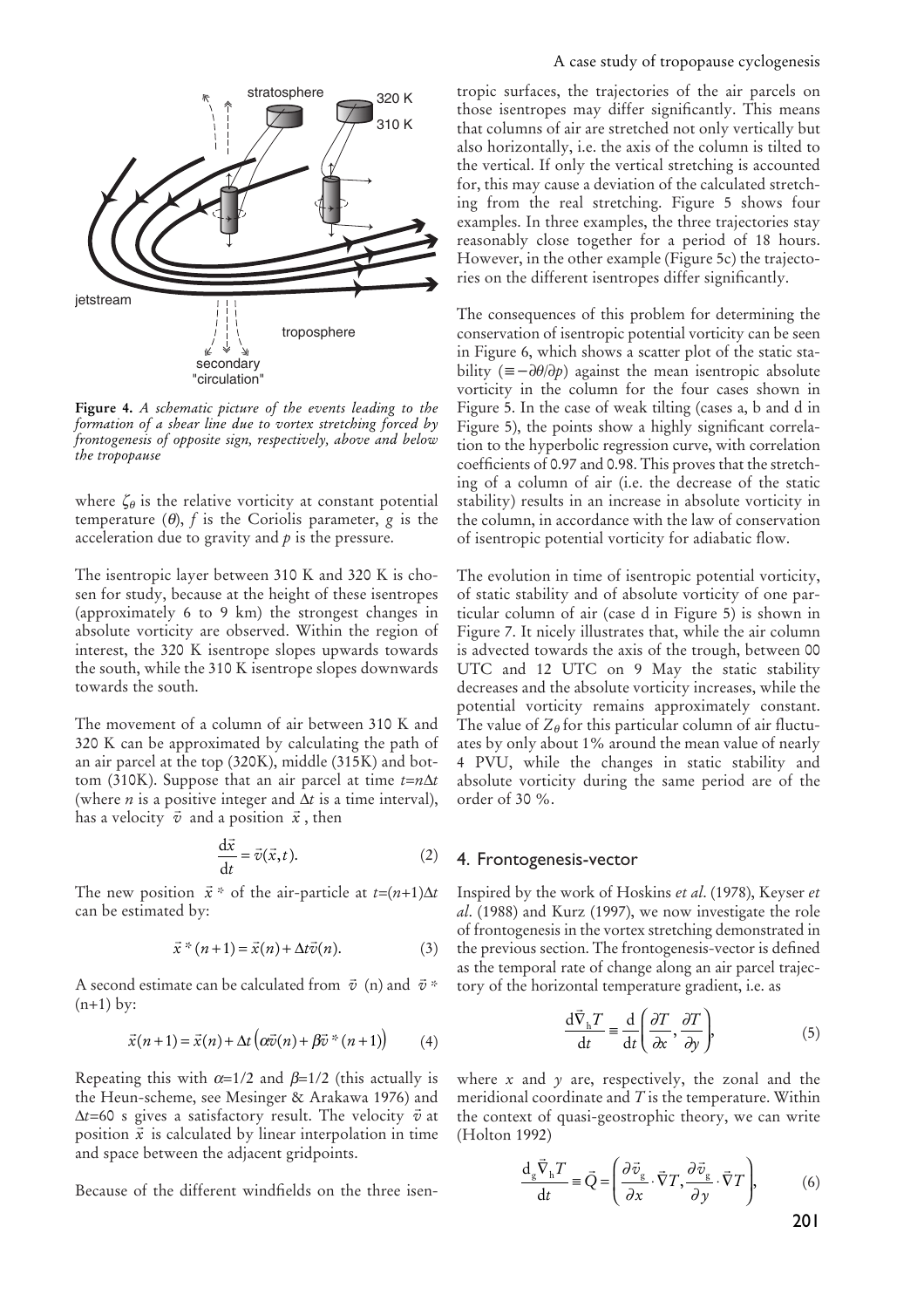

**Figure 5.** *Trajectories of air parcels on, respectively, the 310 K isentrope (position at 6-hour intervals marked by a cross), the 315 K isentrope and the 320 K isentrope (position at 6-hour intervals marked by a square). These parcels form a 'column' of air, which, in adiabatic conditions, remains between the 310 K isentrope and the 320 K isentrope. Columns b, c and d travel towards a fixed point on the axis of the trough. The arrow marks the direction of movement along the trajectories.* 



static stability (10<sup>-3</sup> K Pa<sup>-1</sup>)

**Figure 6.** *The static stability and absolute vorticity of the 'columns' of air for which the trajectories are displayed in Figure 5. Each cross marks a time point in the trajectory. The dotted line is the least square fit to the hyperbole y=A/x. The parameter, r, is the correlation coefficient of the points compared to this hyperbole. Figure 6 (a, b, c and d) correspond to Figure 5 (a, b, c and d), respectively.*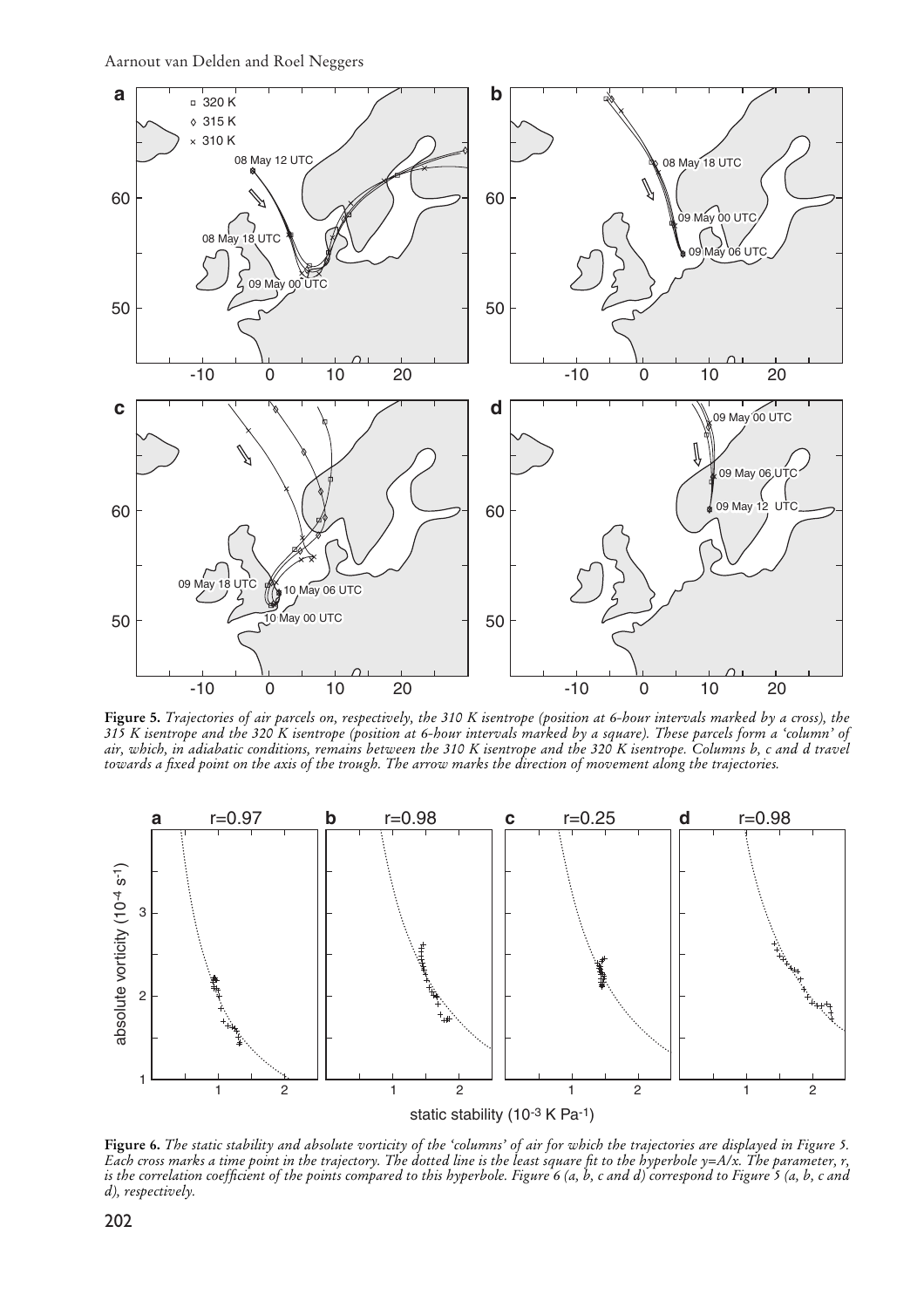

**Figure 7.** *Isentropic potential vorticity, static stability and absolute vorticity of the air column whose trajectory is shown in Figure 5d.*

where  $d_g/dt = \partial/\partial t + \vec{v}_g \cdot \vec{\nabla}_p$ , with  $\vec{v}_g \equiv (u_g, v_g)$  the geostrophic wind-vector. All derivatives with respect to *x* and *y* are taken with pressure held constant.

In a relatively sharp symmetric trough with an axis oriented in the meridional direction (along the *y*-axis), embedded in a temperature field with a gradient oriented parallel to the axis of the trough, the Q-vector can be approximated by

$$
\vec{Q} \approx \left( -\frac{\partial v_{\rm g}}{\partial x} \frac{\partial T}{\partial y}, 0 \right) \approx \left( -\zeta_{\rm g} \frac{\partial T}{\partial y}, 0 \right), \tag{7}
$$

where  $\zeta_{\rm g}$  is the geostrophic relative vorticity. The approximation, ζg≈∂*v*g/∂*x*, is valid if ∂*u*g/∂*y*<<∂*v*g/∂*x*. Since  $\zeta_e$ >0 and below the level of maximum wind speed we have ∂*T*/∂*y*<0, the Q-vector at the trough axis points in easterly direction. However, above the level of maximum wind speed we have ∂*T*/∂*y*>0, which implies that the Q-vector points in westerly direction. The important thing to note here is that the frontogenesis-vector below and above the jetstream core, respectively, points in opposite directions.

Both the rotation of the isobaric temperature gradient as well as the intensification and weakening of the

isobaric temperature gradient have the effect of disrupting thermal wind. In order to preserve thermal wind balance, ageostrophic motion is required. The sign of the vertical component of this motion can be deduced from the divergence of the Q-vector (Hoskins *et al*. 1978). It appears that Q-vector divergence (convergence) is associated with downward (upward) motion. Based on (7), we thus expect downward motion to the west of the trough below the level of maximum wind speed. However, above this level (in the stratosphere) we expect upward motion to the west of the trough.

Figure 8, which shows the time average Q-vector divergence at, respectively, 250 hPa (upper panel) and



**Figure 8.** *Q-vectors at two points in time (thick arrows correspond to 9 May, 00 UTC; thin arrows correspond to 9 May, 06 UTC) (only shown if |Q*<sup>→</sup> *|>5*×*10–10 K m–1 s–1), Only the direction Q*<sup>→</sup> *is shown, not the magnitude. Also shown are isopleths of the time average isobaric height (dashed lines) (labeled in m), the time average temperature (stippled lines) (labeled in °C) and the time average divergence of the Q-vector (solid lines) (labeled in units of 10–15 K m–2 s –1) at 400 hPa (lower panel) and at 250 hPa (upper panel) corresponding to the time interval from 9 May, 00 to 06 UTC. The very thick lines are the paths of columns b and d (Figure 5) during this time interval.*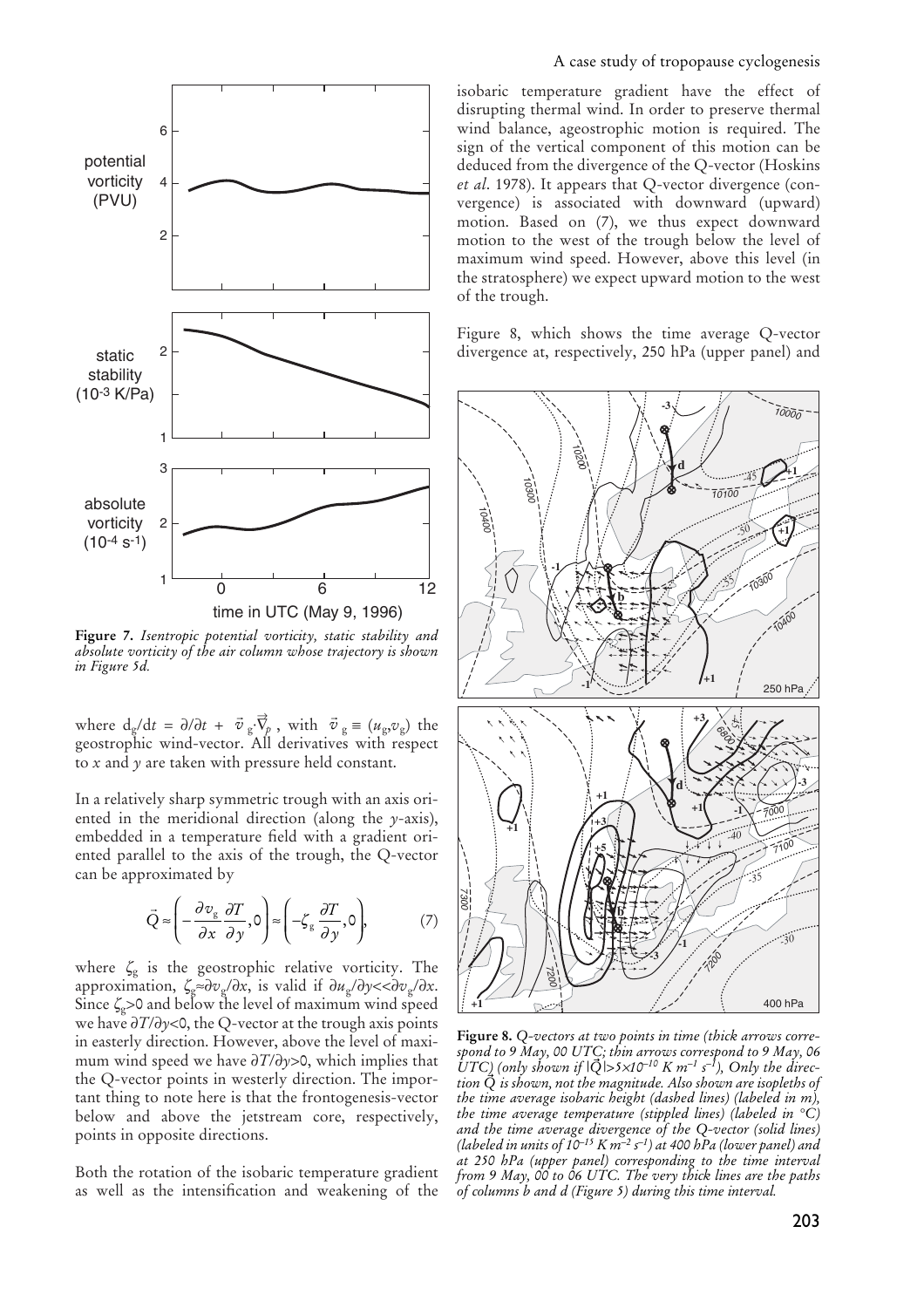400 hPa (lower panel), on 9 May 1996, between 00 UTC and 06 UTC, verifies these expectations. At 400 hPa (in the troposphere) an area with intense *vector*frontogenesis is observed around the base of the trough with Q-vectors pointing eastwards, as expected. At 250 hPa (in the stratosphere) the opposite pattern, although slightly less intense, is observed.

A column of air between these pressure levels approaching the trough-axis from the west (see Figure 5) and entering into this area will experience a 'downward pull' at its base (due to Q-vector divergence) while it will experience an 'upward pull' at its top (due to Q-vector convergence). The consequent vortex stretching could thus serve as the explanation of the increase of the absolute vorticity along the axis of the trough (see Figure 1).

Since the 400 hPa level is located slightly below the 310 K isentropic level, while the 250 hPa level is located slightly above the 320 K isentropic level, we may consider the conditions at 400 hPa (at 250 hPa) as representative of the conditions at the base (at the top) of the columns considered in Figure 5. The trajectories of two of these columns (columns b and d), during the sixhour averaging period (between 00 UTC and 06 UTC on 9 May 1996), are shown in Figure 8. Both for trajectory 'b' as well as for trajectory 'd' the 'pull' is predominantly downward at 400 hPa and predominantly upward at 250 hPa. The absolute vorticity of column b is 22×10<sup>-5</sup> s<sup>-1</sup> on 9 May at 00 UTC and 27×10<sup>-5</sup> s<sup>-1</sup> six hours later. The absolute vorticity of column d is 19×10<sup>-5</sup> s<sup>-1</sup> on 9 May at 00 UTC and  $23\times10^{-5}$  s<sup>-1</sup> six hours later.

Figure 9 demonstrates that the dipole pattern in the Qvector divergence at the base of the 400 hPa trough persists for more than 12 hours and even increases in intensity with time. This is an indication of the existence of a positive feedback in which the relative vorticity increases due to vortex stretching induced by 'opposite vector-frontogenesis' while this increase in the relative vorticity, in turn, leads to an intensification of the frontogenetic effect (Equation 7). The term 'opposite vector-frontogenesis' refers to the situation in which Qvectors point in opposite directions, respectively, above and below a specific level, which in this case is the level where the horizontal (isobaric) temperature gradient changes sign. This typically happens near or at the tropopause. It should be noted again that, following Keyser *et al*. (1988), the concept of frontogenesis here encompasses both changes in the magnitude of the temperature gradient as well as changes in the direction of the temperature gradient. Within the trough studied here the latter effect is dominant, since Q-vectors are predominantly parallel to the isotherms. As an air parcel travels through the base of the trough from west to east, the temperature gradient (a vector) across the air parcel changes direction from west to east in the troposphere and from east to west in the stratosphere.



**Figure 9.** *Isopleths of the isobaric height (thin lines) (labeled in m) and the divergence of the Q-vector (labeled in units of 10–15 K m–2 s–1) at 400 hPa corresponding to 9 May, 06 UTC (a) and 9 May, 12 UTC (b).* 

According to quasi-geostrophic theory, thermal wind balance can be preserved only if the motion is downward (upward) in the troposphere (stratosphere) to the west of the trough and upward (downward) in the troposphere (stratosphere) to the east of the trough.

Unfortunately, the interpretation of the analysis of the Q-vector is questionable in the areas where the geostrophic relative vorticity is greater than the planetary vorticity, because in that case a basic assumption of quasi-geostrophic theory is violated (Holton 1992). In Figure 1 we observe that the relative vorticity is significantly greater than *f* in a large area near the axis of the trough. We nevertheless conclude tentatively that vortex stretching is forced by 'opposite vector-frontogenesis' in the base of a trough near the tropopause.

Although we have identified a mechanism which could serve as a partial explanation for the observed increase of the absolute vorticity (see Figure 1) prior to the formation of a cut-off low, it is obvious that the pattern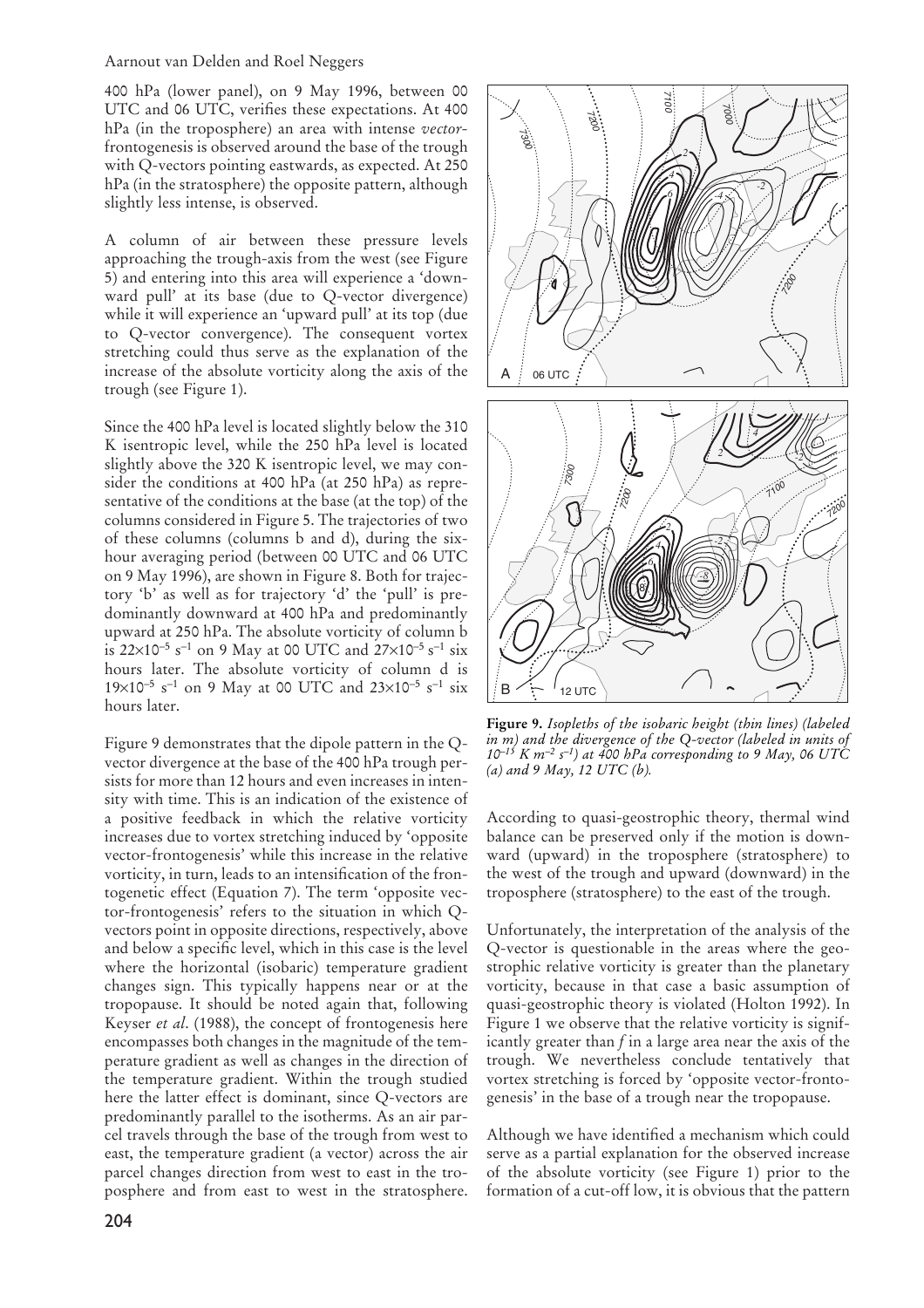A case study of tropopause cyclogenesis

of the Q-vector divergence in the vicinity of the tropopause associated with this mechanism (see Figure 8) is by no means unique to an upper level trough which is on the verge of 'producing' a cut-off low. It is observed in nearly all upper level tropospheric troughs which are embedded in a meridional temperature gradient. Thus, we are still confronted with the following question. What causes the anomalous behaviour of the trough under investigation? The answer to this question must lie in the three-dimensional properties of the potential vorticity field.

# 5. Unsteady behaviour induced by events at other levels

It is well known that the dynamical effect of PV-advection at a specific level penetrates vertically over a characteristic 'distance' referred to as the Rossby height (see Hoskins *et al*. 1985: 902). In isentropic coordinates the vertical penetration 'distance' of an anomaly is

$$
\Delta \theta \equiv L \sqrt{\frac{\rho \theta f \Delta Z_{\theta}}{g}}.
$$
 (8)

Here, *L* is the horizontal scale of the potential vorticity anomaly  $\Delta Z_{\theta}$  and  $\rho$  is the density. The horizontal scale of the anomaly at 310 K is approximately 500 km (see Figure 3) and  $\Delta Z_{\theta}$  is in the order of 2 PVU,  $\Delta \theta$  is in the order of 20 K. Therefore, the events at 310 K (at about 6000–7000 m) influence the PV-distribution at levels between 290 K (at about 3000 m) and 330 K (at about 10000 m). At 300 K the PV in the area in question hardly exceeds a value of 1 PVU, while PV-advection is everywhere smaller than 0.1 PVU hr–1. So, events at this level are too weak to influence the flow at 310 K. At 320 K (about 9500 m) we find that there is in fact a second potential vorticity anomaly, also possessing a horizontal scale in the order of 500 km, which is advected from the west into the region of the potential vorticity anomaly under study (referred to from now on as the primary anomaly), which is also advected in an easterly direction (Figure 10). The origin



**Figure 10.** *Distribution of the isentropic potential vorticity (solid lines; labels in PVU; 1 PVU is 10–6 K m2Kg–1s–1) and of the advection of potential vorticity (grey lines; labels in units of 0.1 PVU hr–1) within the layer 315–325 K over western Europe on 8 May, 12 UTC (A); 9 May, 00 UTC (B); 9 May, 12 UTC (C); and 10 May, 00 UTC (D).*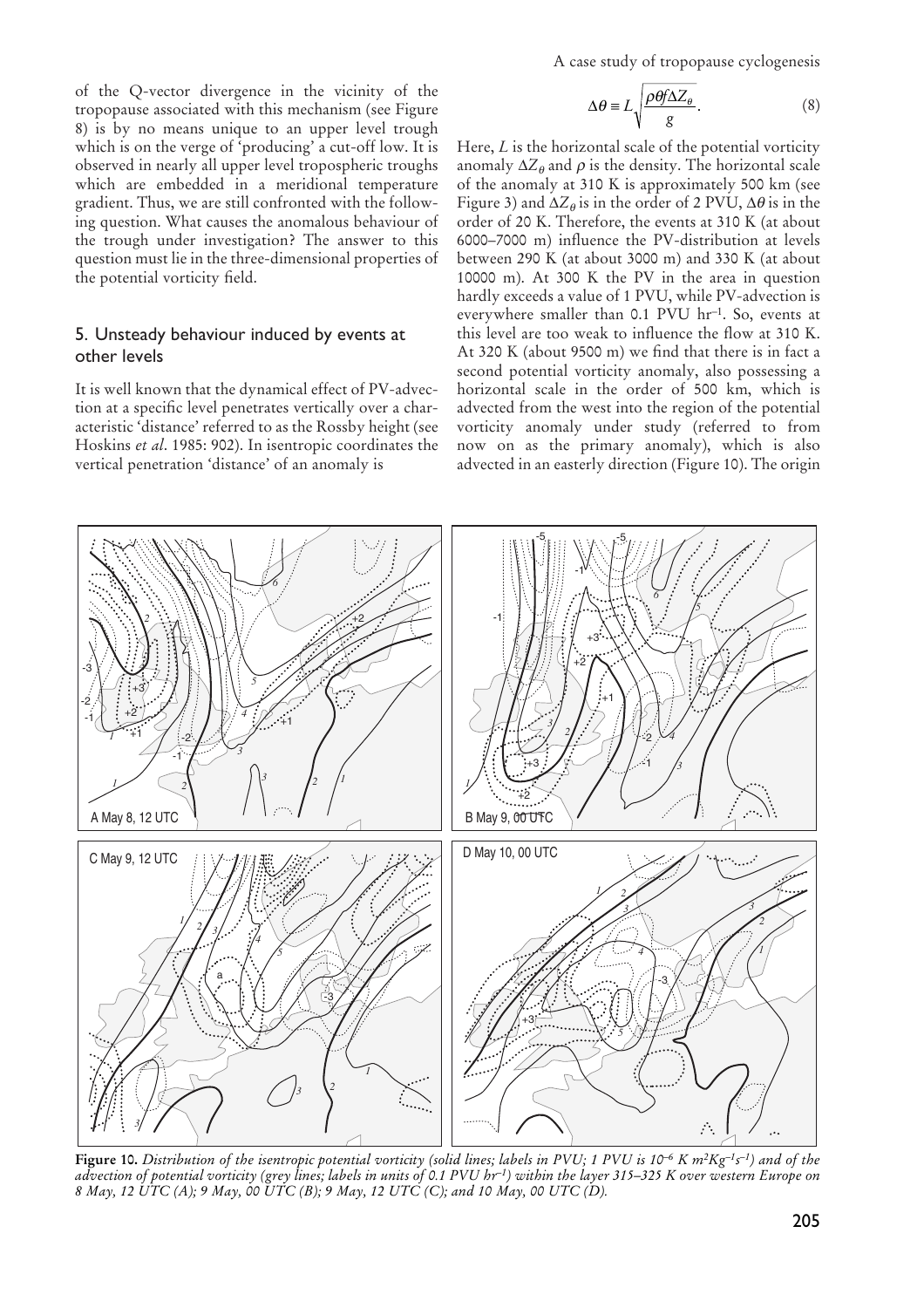of the second PV-anomaly on the 320 K surface, which is in fact not observed in the PV-field on the 310 K surface (see Figure 3), will not be investigated here. We are only interested in the effect that this anomaly has on the flow field at 310 K. The primary anomaly is also present at 320K. On 9 May the second anomaly merges with the primary anomaly. The flow-field at 310 K is distorted by the events at 320 K. This induces a drastic change in the distribution of the PV-advection around the primary anomaly at 310 K (Figure 3), with negative PV-advection changing into positive PV-advection in the rear of this anomaly between 00 UTC and 12 UTC on 9 May 1996 (compare Figures 3b and 3c). Obviously, this effect arrests the propagation in an easterly direction of the primary anomaly, especially near its base, where the effect is strongest.

# 6. Unstable isentropic downgliding and upgliding and non-adiabatic effects

In this section we investigate the importance of nonadiabatic effects and we present evidence for unstable isentropic down- and upgliding in the troposphere near the base of the trough. We first write down the potential temperature equation as follows:

$$
\frac{\mathrm{d}\theta}{\mathrm{d}t} = \frac{J}{\Pi}.\tag{9}
$$

Here  $\theta$  is the potential temperature,  $J$  is the heating per unit mass, per unit time and Π is the Exner function  $(=\epsilon_{p}T/\theta)$ . Equation 8 can be recast into the following form (Saucier 1955):

$$
\frac{\mathrm{d}\theta}{\mathrm{d}t} = \frac{\partial\theta}{\partial z}\Big(w - w_{\text{ad}}\Big),\tag{10}
$$

where

$$
w_{\rm ad} \equiv \left(\frac{\partial z}{\partial t}\right)_{\theta} + u \left(\frac{\partial z}{\partial x}\right)_{\theta} + v \left(\frac{\partial z}{\partial y}\right)_{\theta} \tag{11}
$$

is the 'adiabatic' vertical component of the velocity. The first term on the right-hand side of Equation 11 represents the local change in time of the height of the isentropic surface. In stationary conditions this term is equal to zero. The second and the third terms on the right-hand side of Equation 11 represent the vertical component of the advection on an isentropic surface, analogous to 'uphill' or 'downhill' motion of air parcels, because  $(\partial z/\partial x)_{\theta}$  and  $(\partial z/\partial y)_{\theta}$  represent the slope of the isentropic surface in the *x* and *y* directions, respectively. The heating, dθ/d*t*, can be estimated from Equation 10 with the ECMWF-analysis of *w* and with *w*ad estimated from Equation 11 using the ECMWFanalysis of the isentropic height and the isentropic velocity.

Figure 11 shows the result for four 6-hour intervals between 18 UTC on 8 May and 18 UTC on 9 May 1996. It appears that heating occurs principally in an area a few hundred kilometres to the east of the trough axis, where the average motion is upwards according to the ECMWF analysis. Presumably this heating is due to latent heat release. Some patches of relatively weak cooling are observed, for instance over the North Sea, a few hundred kilometres to the north of the base of the trough. The exact reason for the existence of this relatively small area of weak cooling (about 0.2 K  $hr^{-1}$ ) cannot be given.

Over the southern North Sea, at the base of the trough, we observe an area of relatively intense downward motion (see Figure 11). In this area, which is the area where the cut-off low emerges during this time span, heating or cooling is negligible. Therefore, the motion in this area is approximately adiabatic. The shading in Figure 11 indicates the areas where either

$$
\left(\frac{\partial z}{\partial t}\right)_{\theta} > +1 \text{ cm s}^{-1} \text{ and } w < -1 \text{ cm s}^{-1} \qquad (12a)
$$

or

and

$$
\left(\frac{\partial z}{\partial t}\right)_{\theta} < -1 \text{ cm s}^{-1} \text{ and } w > +1 \text{ cm s}^{-1} \qquad (12b)
$$

If condition 12a is satisfied the motion is referred to as 'unstable isentropic downgliding', whereas if condition 12b is satisfied the motion is referred to as 'unstable isentropic upgliding'. The exact conditions for unstable isentropic down- or upgliding are actually

$$
\left(\frac{\partial z}{\partial t}\right)_{\theta} > 0 \text{ and } w < 0
$$

$$
\left(\frac{\partial z}{\partial t}\right)_{\theta} < 0 \text{ and } w > 0 \text{ ,}
$$

respectively. But, because we are not very confident about the identification of these areas due to the low resolution in time of the analysis, we only show areas where the stronger criterium (12a or 12b) is satisfied. The existence of such areas is an indication of baroclinic instability. Incontrovertible evidence of the existence of baroclinic instability, however, should contain a consideration of an *interchange* of air parcels that are descending with neighbouring air parcels that are ascending (Green 1999), where both the ascending and the descending air parcels are moving along a path with a slope that is less than the mean slope of the isentropes, i.e. where either one of the conditions listed in (12) is satisfied. If this is the case, the kinetic energy is increasing at the expense of the available potential energy, implying baroclinic instability.

The most prominent area where one of the conditions listed in (12) is satisfied is the one with downward motion. This feature, to which we would like to assign the term 'baroclinic downburst', covers a few hundred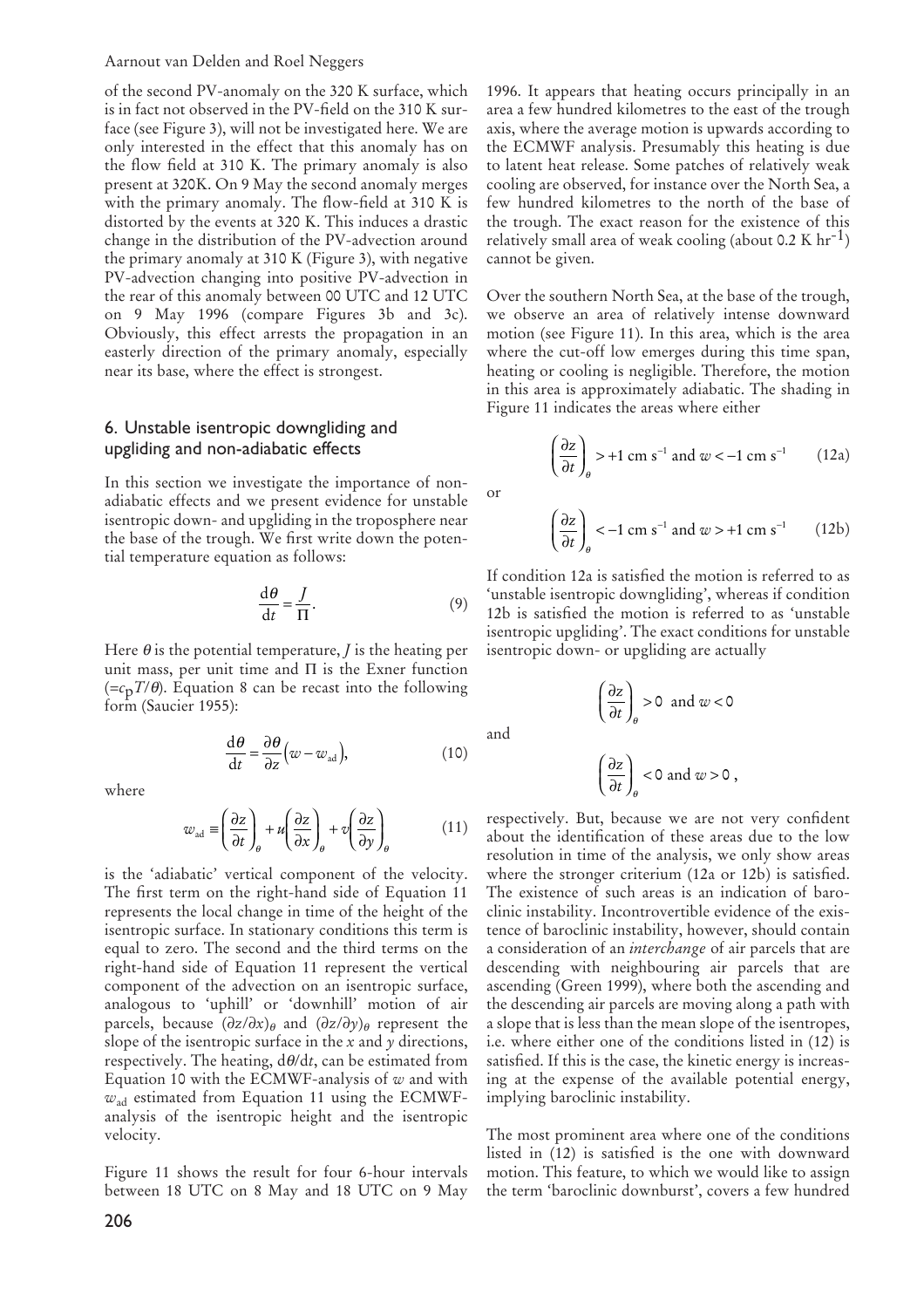

**Figure 11.** *Isopleths of the mean vertical velocity (according to the ECMWF-analysis) (solid lines; labeled in cm s–1) and the heating rate (stippled lines; labeled in units of 10–5 K s–1) at the 310 K isentropic level (about 7000 m) corresponding to the following consecutive time intervals: A. 8 May, 18 UTC to 9 May, 00 UTC; B. 9 May, 00 UTC to 06 UTC; C. 9 May, 06 UTC to 12 UTC; D. 9 May, 12 UTC to 18 UTC. Dark shading indicates an area where (*∂*z/*∂*t)*θ*>+1 cm s–1 and w<-1 cm s–1), while light shading indicates an area where*  $(\partial z/\partial t)_{\theta}$ <-1 cm s<sup>-1</sup> and w>1 cm s<sup>-1</sup>).

thousand square kilometres. It is recognised as a coherent structure, moving slowly southwards, during a period of at least 24 hours. Not surprisingly, the location, shape and dimension of this structure bears some resemblance to the dark (dry) region seen in the corresponding water vapour image displayed in Figure 12. This area would be identified by a synoptician as a 'dry intrusion' (Browning 1997). Note should be taken (in Figure 12) of the filament of dry air joining the vortex to the trough in the north. This detail suggests that the cyclone is not in fact cut off from the stratospheric reservoir on 9 May as is suggested by the ECMWF analysis. Presumably, the cut-off is eventually effected some time after this date as the filament becomes thinner and, therefore, increasingly susceptible to some kind of 'dissipation'. The ECMWF analysis, however, is unable to resolve these features and events.

The region with unstable isentropic downgliding (the baroclinic downburst) appears first in the northerly airstream over the United Kingdom and the North Sea between 18 UTC (8 May) and 00 UTC (9 May) (Figure 11a). It seems to be 'induced' by the second anomaly observed at 320 K (see Figure 10). At the leading edge of this anomaly there is a zone of strong positive local isentropic height tendency. This zone travels into the existing zone of subsidence (at 310 K), associated with the primary anomaly. The region with unstable isentropic downgliding disappears on 10 May.

The speed of travel of the baroclinic downburst is smaller than the speed of travel of individual air parcels or air columns (compare Figure 5 with Figure 11). Therefore, air parcels travel through this region.

# 7. Conclusion

It is well known that a cyclone at the tropopause (a cutoff low) forms when an air mass possessing relatively high potential vorticity breaks loose from the polar source region. The invertibility principle then demands that this air mass (i.e. the cut-off low) is characterised by both high static stability and high absolute isentropic vorticity, which is indeed what is observed. However, the invertibility principle does not provide information about the actual events leading to this state. The case study described in this paper uncovers some interesting aspects of these events which are summarised in the following.

A cold core cut-off low in the upper troposphere forms within an area of unstable isentropic downgliding,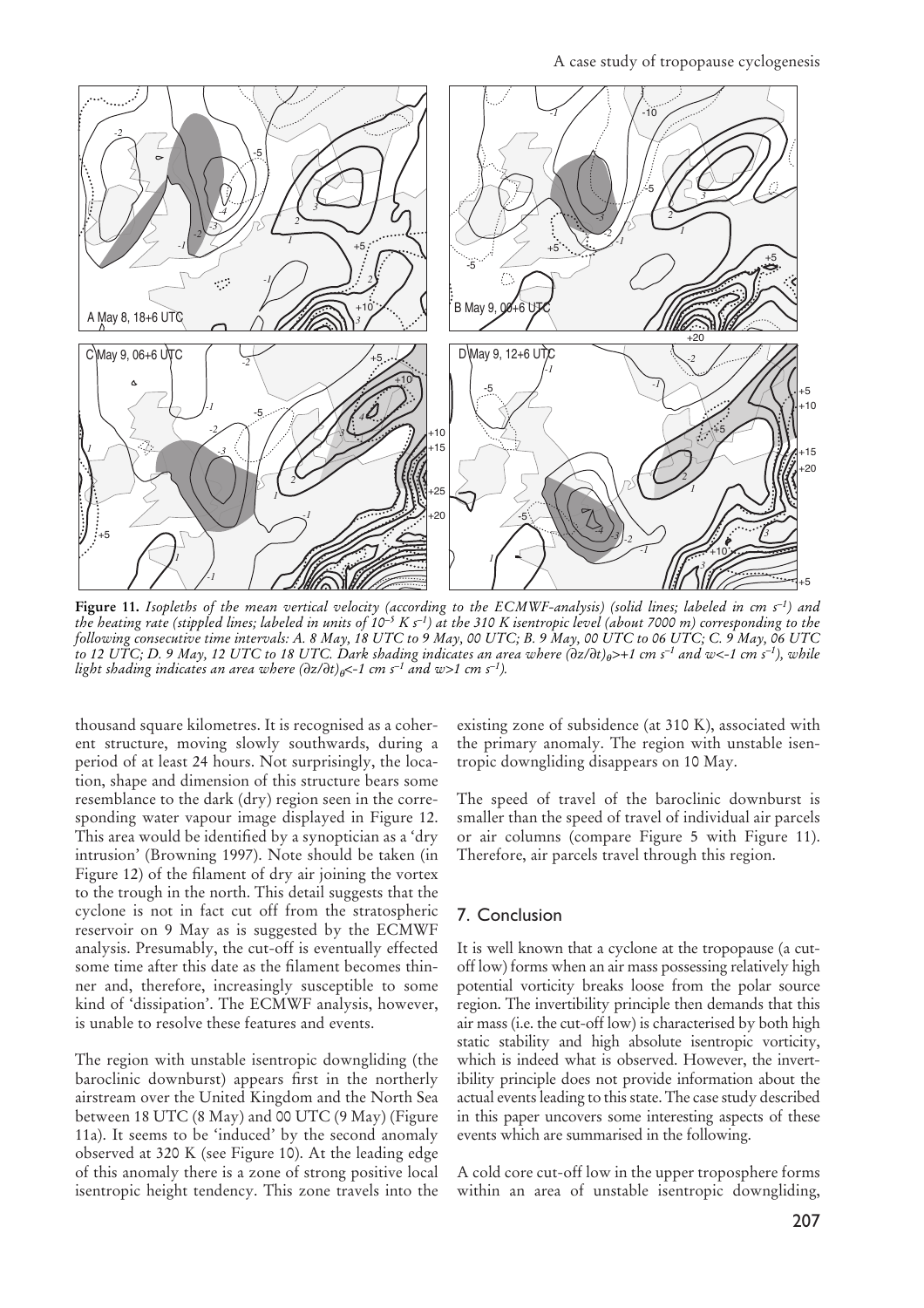![](_page_11_Picture_1.jpeg)

**Figure 12.** *Meteosat images (water vapour channel) corresponding to (a) 9 May, 12 UTC; (b) 10 May, 06 UTC; and (c) 10 May 0, 12 UTC (1996), giving the distribution of a weighted measure of the net water vapour content between 3 and 9 km height, with the largest weighting for 6–7 km (i.e. close to the 400 hPa level or the 310 K level). Dark shading indicates dry air.*

seemingly triggered by the interaction of two potential vorticity anomalies. In fact, unstable isentropic downgliding is creating the air mass possessing both relatively high static stability and relatively high absolute isentropic vorticity. The core of the cut-off cyclone forms between two vertically diverging isentropes (Figure 13). In the specific case investigated here, the 320 K surface slopes upwards towards the south, while the 310 K surface slopes downwards towards the south. An air column between these two isentropes, moving southward on the western side of a trough, will find itself in an environment with lower static stability, as is shown schematically in Figure 13. Unless stretching occurs, and a concomitant increase in vorticity, the air column will not be in 'balance' with the environment (according to the invertibility principle). In the case studied here the stretching does indeed occur and is in fact

![](_page_11_Figure_4.jpeg)

**Figure 13.** *Schematic picture of the events in a meridional vertical section leading to the formation of an isolated air mass with relatively high static stability and relatively high absolute vorticity. The 'environment' of the air column is represented by the two isentropes. See the text for further explanation.*

forced by 'vector-frontogenesis', working in opposite directions, respectively, at the base and at the top of the air column. This so-called 'opposite vector-frontogenesis' is confirmed by the analysis of the pattern of Qvectors and the associated vertical motion. It must be stressed that, according to quasi-geostrophic theory, the vertical motion is the result of the material distortion of isotherms within the trough base, and the accompanying material turning of the thermal wind.

One remaining question is the following. Are the events described in this paper characteristic for other cases of tropopause cyclogenesis? An indication of an affirmative answer to this question was obtained by investigating another case of tropopause cyclogenesis, which occurred over the same area of western Europe on 16 February 2001. All the characteristic events occurring on 9 May 1996, such as the strong increase of the absolute vorticity at 400 hPa, as a response to intense Q-vector divergence on the western side of the base of the trough, coinciding with unstable isentropic downgliding, were also diagnosed in this case.

We have identified several novel synoptic features (the 'baroclinic downburst') and processes ('opposite vector-frontogenesis') that appear to play a role in tropopause cyclogenesis. Based on the case studied in this paper, our hypothesis is that the feedback between opposite vector-frontogenesis in the vicinity of the trough axis and vortex stretching is intensified for a short period of time (about 24 hours) in a restricted area (several hundred thousand square kilometres), such that there is a conversion of available potential energy into kinetic energy, as happens in baroclinic instability. Progress in the understanding of the connection between these features and their exact relation to tropopause cyclogenesis will require analyses with a much higher resolution.